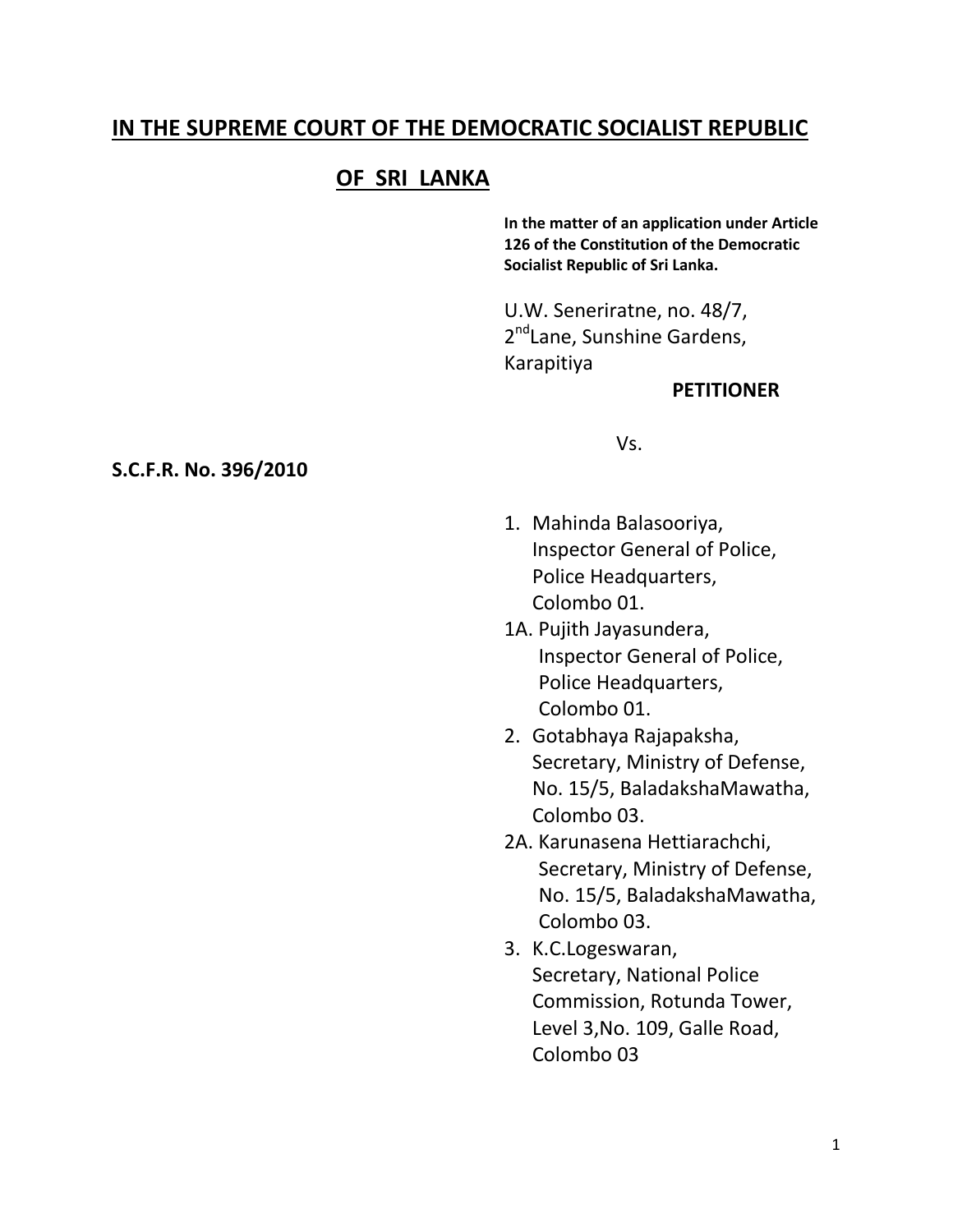4.N. D. Daluwatta, Deputy Inspector General of Police Southern Province, (South),Tangalle DIG's Office, Tangalle.

- 5.Daya Samaraweera, Deputy Inspector General of Police Southern Province – Galle, DIG's Office, Galle.
- 6. A.D.J. Chandrakumara, Superintendent of Police, SP Office, Tangalle Division, Tangalle.
- 7. Hon. Attorney General, Attorney General's Office, Colombo 12.

### **RESPONDENTS**

- 8. Vidyajothi Dr. Dayasiri Fernando, Chairman
- 8A Justice SathyaHettige PC, Chairman
- 9.S.C.Mannapperuma, Member
- 10. AnandaSeneviratne, Member
- 11.N.H.Pathirana
- 12.Palitha M Kumarasinghe,Member
- 12A. KanthiWijetunge, Member
- 13.SirimavoA.Wijetatne,Member
- 13A Sunil S.Sirisena, Member
- 14. S.Thillanadarajah, Member
- 15.A.MohamedNahiya,Member
- 16.M.D.W.Ariyawansa, Member
- 16A I.M.ZoysaGunasekera,Member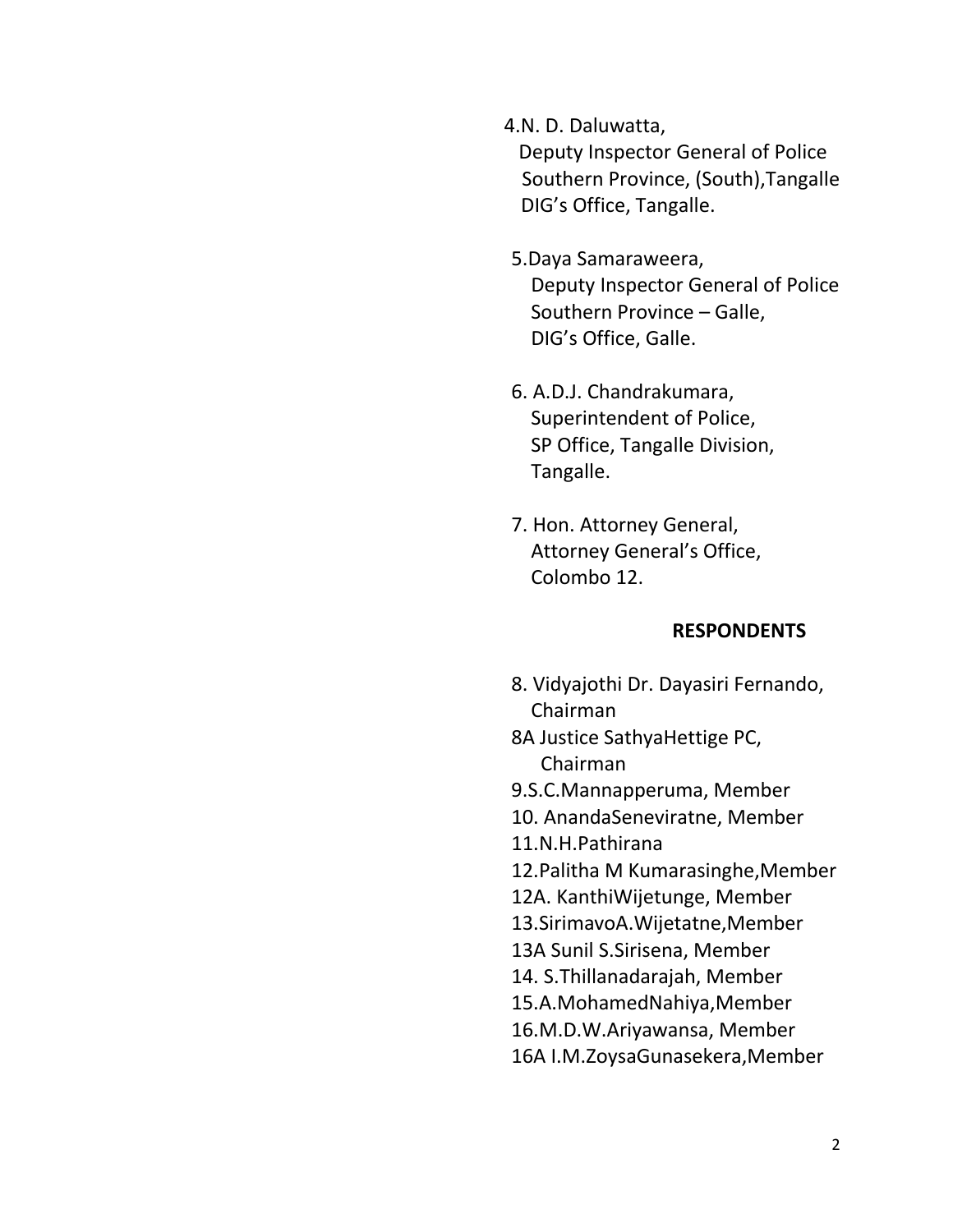$8^{\text{th}}$  to 16A All of Public Service Commission, No. 177, Nawala Road, Narahenpita, Colombo 05.

17. T.M.L.C.Senaratne, Secretary, Public Service Commission, No.177, Nawala Road, Narahenpita, Colombo 05. 18. N.K.Illangakoon, Inspector General of Police, Police Headquarters, Colombo 01. 19. Prof. SiriHettige, Chairman 20. P.H.Manatunga, Member 21. SavithreeWijesekera, Member 22. Y.L.M.Zawahir, Member 23. Anton Jeyanadan, Member 24. TilakCollure, Member 25. F. de Silva, Member National Police Commission, Block No. 3, BMICH Premises, BauddhalokaMawatha, Colombo 07.

26. N.AriyadasaCooray, Secretary, National Police Commission, Block No. 3, BMICH Premises, Bauddhaloka Mawatha, Colombo 07.

#### **ADDED RESPONDENTS**

**BEFORE: S. EVA WANASUNDERA PC.J. UPALY ABEYRATHNE J. & H.N.J. PERERA J.**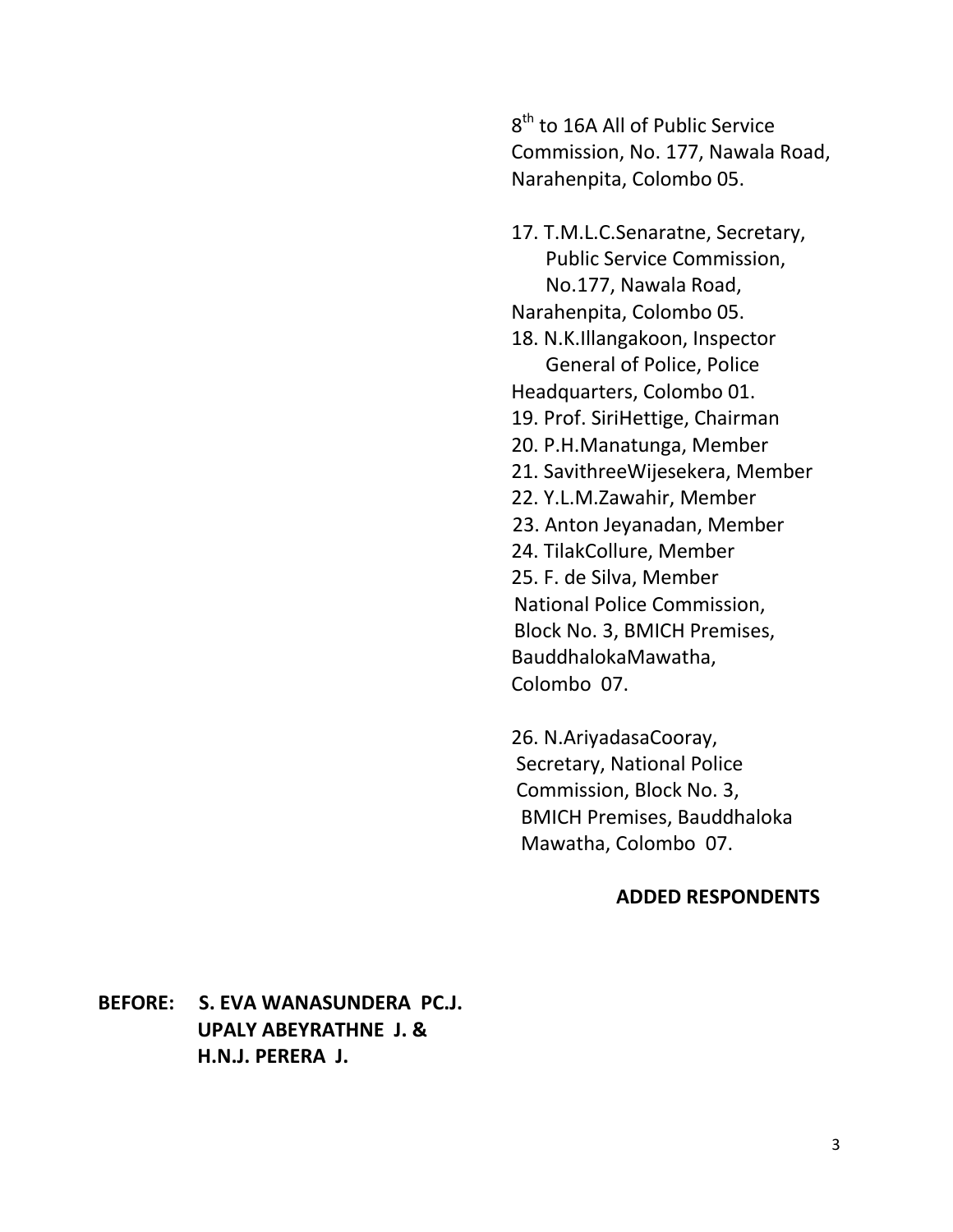**COUNSEL**: J. C. Weliamuna with Pasindu Silva for the Petitioner Rajiv Goonetilleke, SSC for the  $1<sup>st</sup>$  to  $7<sup>th</sup>$  Respondents

**ARGUED ON**: 05.07.2016.

**DECIDED ON**: 30. 11. 2016.

### **S. EVA WANASUNDERA PC. J.**

Petition was filed before this Court on the  $9<sup>th</sup>$  of July, 2010. The Petitioner states in his Petition that he had joined the Sri Lanka Police on 05.05.1986 as a Sub Inspector. He was promoted to the post of Inspector of Police on 07.04.1995. By the date ,  $7<sup>th</sup>$  July, 2000, he had been in the Katuwana Police Station as Officer in Charge of the Police Station. He had commenced as OIC in that Police Station in 1999.

On 07.09.2000 a person named Berti Mahesh Wickremaratne had lodged a complaint at the Katuwana Police Station that his motor bike had been stolen by two persons. The Police was unable to apprehend any suspects until 17.09.2000 but on that day, consequent to information received from a private informant two suspects were apprehended. Their names were Widanagamage Nalin Suranga and Jayawardena Dodampe Anura. The motor bicycle and some weapons were found with the suspects. The case regarding this theft was still pending in the High Court of Hambantota at the time of this Application.

On 18.09.2000, **the Petitioner was taken into custody** by the Officers of the Commission to Investigate Allegations of Bribery or Corruption on the purported allegation of accepting a bribe amounting to Rs. 50000/- from one Premawathie who claimed to be the mother of one of the aforementioned suspects, namely WidanagamageNalinSuranga. He was detained at the Cinnamon Gardens Police Station and on 19.09.2000 he was produced before the Magistrate of Colombo.He was **interdicted from service on 21.09.2000** on the charge of soliciting and accepting a bribe of Rs. 40,000/-. He was later indicted in the High Court of Colombo. On 09.10.2007 , at the end of the trial, **the Petitioner was acquitted** from all the charges by the learned High Court Judge.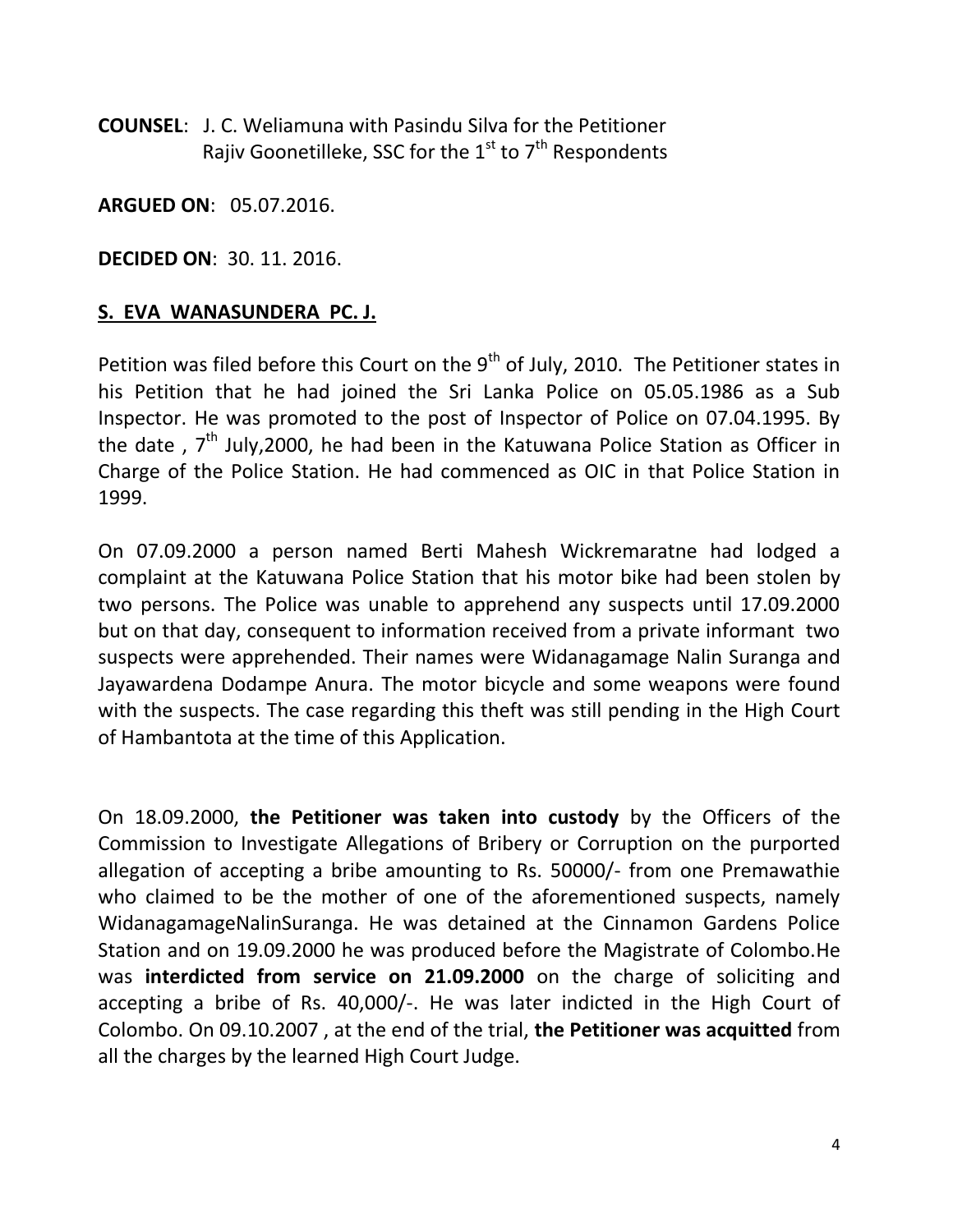He was **reinstated in service on 18.01.2008.** On the same day, **the 5th Respondent** had sent a message from Galle to Baddegama Police Station, informing that the Petitioner is posted to Thissamaharama Police Station but until the conclusion of a disciplinary inquiry, **his back wages should not be paid.**

The Petitioner states in his Petition that, by way of a letter addressed to the President of the National Police Commision dated **01.03.2008,** he **requested** the **Nationa Police Commission** to afford him with back wages with regard to the period of his interdiction and to promote him to the rank of Chief Inspector of Police, as by that time, His Excellency the President of Sri Lanka had ordered to promote all Inspectors of Police to the rank of Chief Inspector if they had completed four years of service in the Inspector of Police rank. The National Police Commission **had not considered his request.**

It is only on **17.12.2008 , that he was served with a charge sheet**, mainly, **relating to an alleged failure to maintain proper IB extracts in respect of the suspects** who were taken into custody with regard to the theft of a motor bicycle as aforementioned. This was the subject matter for the allegation of a bribe in which regard the Petitioner was interdicted and then thereafter indicted in the High Court and **by that time i.e. by the 17th of December, 2008 was acquitted and reinstated**. I observe that the charges have been leveled against the Petitioner **after 8 years and 3months** from the date that the Petitioner was arrested and interdicted. It is also to be noted that the charge sheet for the disciplinary inquiry had been served on him **one year after the reinstatement**.

The Petitioner had denied the charges on 21.01.2009. The inquiry had proceeded from 29.06.2009 to 25.08.2009. The inquiry officer was the  $6<sup>th</sup>$  Respondent. After hearing 7 witnesses and the Petitioner giving evidence, **the Inquiry Officer had exonerated the Petitioner of all the charges.** The report exonerating the Petitioner had been duly sent to the 4<sup>th</sup> Respondent dated 03.03.2010. The Petitioner had **moved this Court to direct the Respondents to submit this report to Court** since the Petitioner had not been able to get a copy of the same. I now find that this **Court had not directed the Senior State Counsel** who appeared on behalf of the Respondents to submit to Court ,**the said Report.**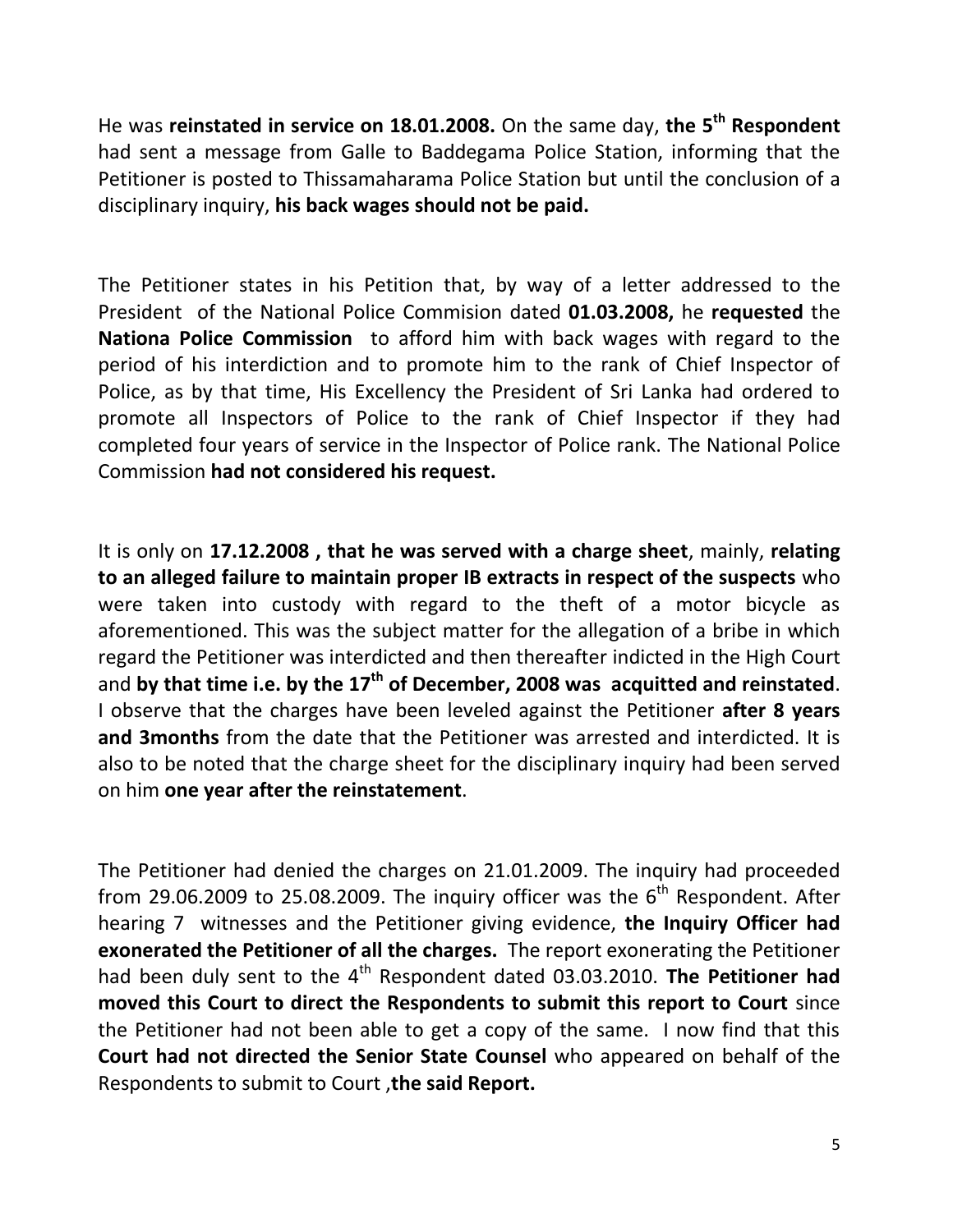I am of the opinion that when the objections were filed by the State, the said Report should have been filed by the State but the Inspector General who filed his affidavit of objections **has not brought up that Report with the Objections** of the Respondents. The reasons for the same has not been submitted to Court either. Paragraph 15 of the Affidavit of Objections simply submits that **the 5th Respondent had not agreed with the findings of the inquiring officer**, the **6 th Respondent**. I am of the opinion that the Respondents have suppressed the relevant material from this Court. It has been submitted by the State that because the  $5<sup>th</sup>$  Respondent had not agreed with the  $6<sup>th</sup>$  Respondent, he had imposed the punishments which he is entitled in law to do, which are minor in nature. The State pleaded in the submissions that this matter attracts 'de minimis' maxim.

The Charges against the Petitioner are also **related to the incident** which was the subject matter of the allegation against the Petitioner that he had taken a bribe from one of the suspects. They are as follows:

- (i) Not entering the 'out' entry.
- (ii) Not entering the rest time.
- (iii) Not entering the suspect's hand productions in the information book.

These charges had been gone into by the inquiry officer. Many officers who had been in the Police Station had given evidence. The evidence was to the effect that as usual he had done so through the 'reserve police officer' at the station. The allegations **had not been proved at all**. The proceedings at the inquiry is not part of this brief but I have gone through the portions of answers given by the witnesses as quoted by the Petitioner in his submissions. The State has failed to make the proceedings available to this Court, even at the time of filing objections.

The document which has imposed punishments for the aforementioned alleged charges against the Petitioner is marked as P 11. At the bottom of the  $1<sup>st</sup>$  page of P 11, the author of the document who is **the 5thRespondent specifically states that the inquiry officer, the 6th Respondent has exonerated the Petitioner of all the charges.**In the second page, the **5 th Respondent states** that " Having gone through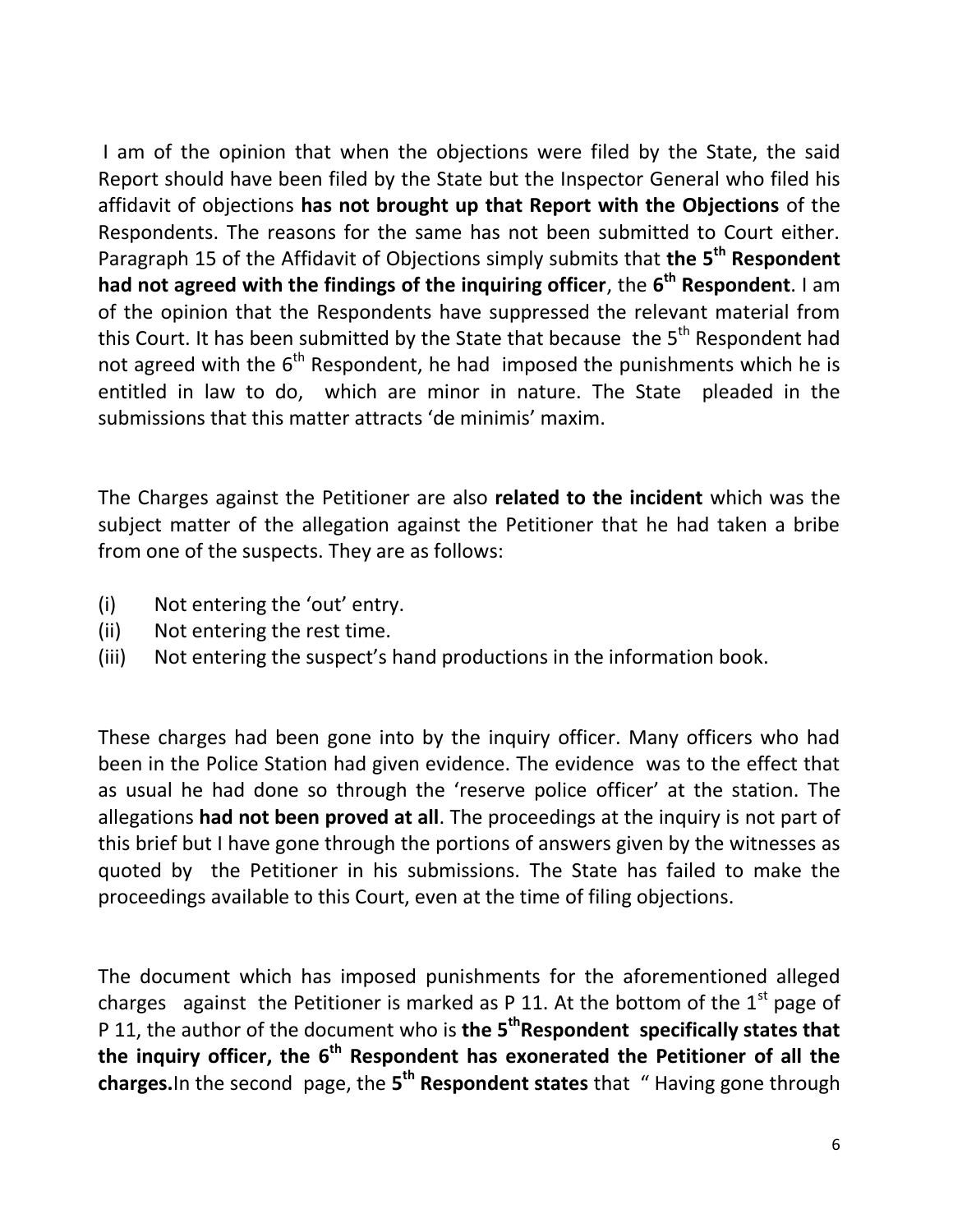the evidence before the inquiring officer, the written submissions filed by both parties etc. I observe that the charges have been proven beyond reasonable doubt against the suspect ". Thereafter the  $5<sup>th</sup>$  Respondent has specifically mentioned the charges and specifically mentioned that the Petitioner is found guilty of all the charges and then set down the punishments for each and every charge . **The reasons for not having gone by the recommendations of the inquiring officer**, to exonerate the Petitioner as he was not found guilty of any of the charges **, have not been mentioned in P 11 by the 5<sup>th</sup> Respondent**. In fact, how the 5<sup>th</sup> Respondent has acted in that manner towards the Petitioner is quite schocking. The  $5<sup>th</sup>$ Respondent could have filed an Affidavit before this Court if he wanted **to explain why he did not give reasons as per P 11.** He could have filed the original order he made with the objections filed on behalf of the Respondents rather than commenting or accepting the document filed by the Petitioner as P11. **The 5th Respondent has not explained his action according to the provisions in the Establishments Code.**

I find that the punishments are namely " severe reprimand ", " staying the increment for one whole year ", and on top of these punishments, it was added that **" due to this disciplinary inquiry, it is decided that the back wages and other benefits should not be granted to the accused ".** The decision of the 5<sup>th</sup> Respondent **not to pay back wages of 9 years during which period the Petitioner was interdicted is not at all a small punishment**. It is definitely a severe punishment. The argument of the Senior State Counsel that the punishments given attract the legal maxim of 'de minimis' totally fails.

Such action of the 5<sup>th</sup> Respondent, is **against the provisions of the Establishments Code** regarding disciplinary proceedings.

Section 22.6 of the Establishments Code reads as follows:

" The Disciplinary Authority may accept or reject or revise any or some or all of the findings of the Tribunal in arriving at a decision in terms of 22:5:1 and 22:5:2.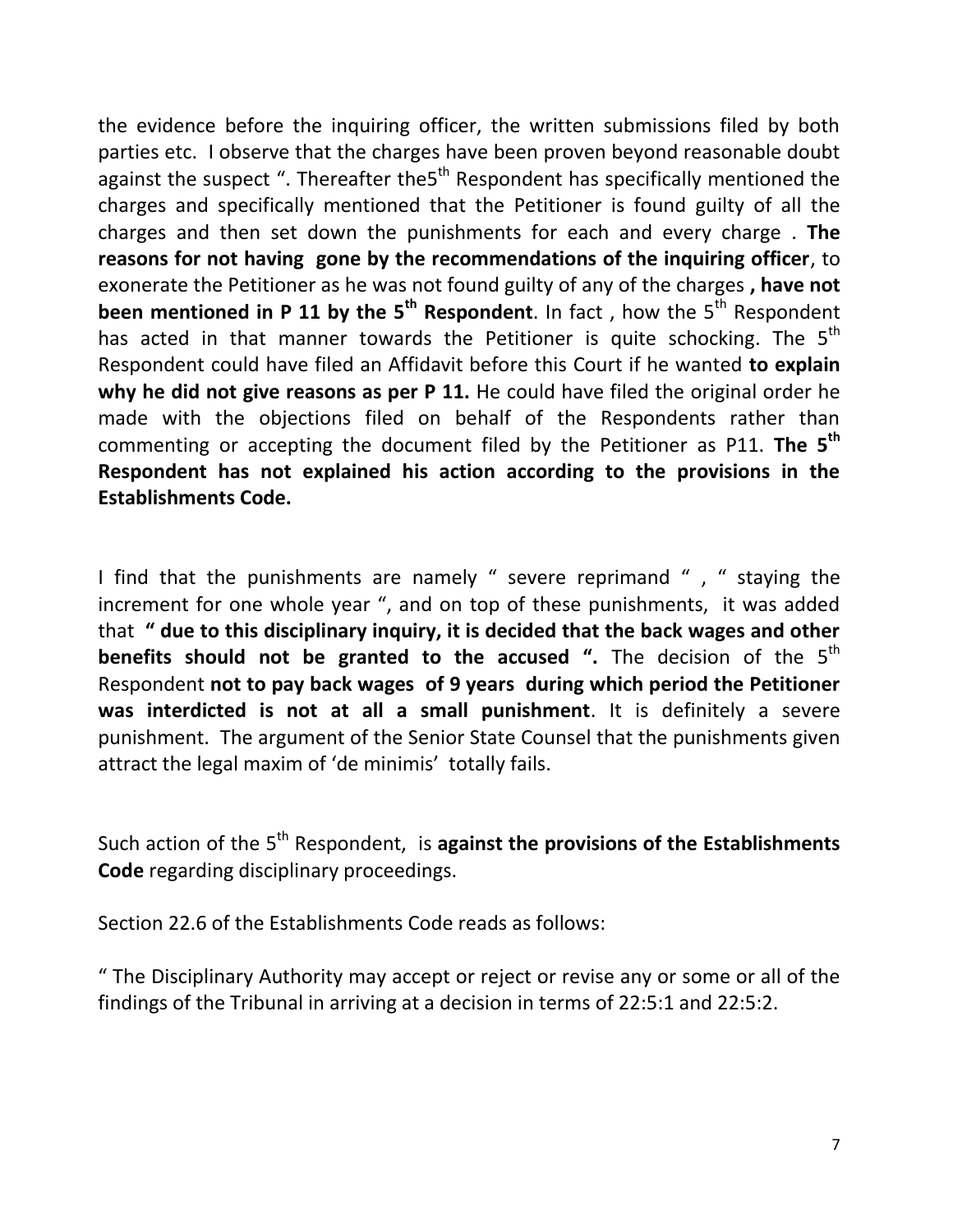Section 22.7 of the Establishments Code reads as follows:

" Where any or some or all of the findings of the **Tribunal are rejected** or revised in terms of sub section 22.6 above, the Disciplinary Authority should note clearly and specifically in the relevant disciplinary file **all the reasons on which such decision was based."**

I hold that such action of the  $5<sup>th</sup>$  Respondent is a violation of the fundamental rights contained in Article 12(1) of the Constitution. The Superior State Officers have failed to correct the wrong action taken by the  $5<sup>th</sup>$  Respondent and by having acted in that manner has condoned such action. The State has rather affirmed the order given by the  $5<sup>th</sup>$  Respondent by not having given the promotions due to the Petitioner.

At this stage, I want to recognize the news paper ' Lankadeepa ', marked and produced with the Petition marked as P1, reporting "that the Public of the Katuwanaarea had voiced their displeasure in the State having taken the Petitioner into custody on allegations of bribery because by public protests, the Petitioner as OIC of the Police Station of Katuwana had been taking action against the criminals of the area. The public had voiced that this complaint of bribery had been made by a person claiming to be the mother of one of the suspects who had been the suspect of about 25 other thefts and robberies of the area." The suspects by having made false allegations have kept the Petitioner from serving the Police for over 9 years. The Petitioner had got acquitted of all the charges in the Criminal High Court as well as all the charges leveled against him at a highly unnecessary disciplinary inquiry which obviously was based on prior determination by the  $5<sup>th</sup>$ Respondent to punish the Petitioner.

I hold that the  $5<sup>th</sup>$  Respondent and the State Officials who have condoned the actions of the  $5<sup>th</sup>$  Respondent, have violated the Petitioner's fundamental rights contained in Article 12(1) of the Constitution. I order the Respondents and the relevant authorities to release forthwith, to the Petitioner , his back wages , salary increments etc. and other legitimate entitlements such as legally entitled promotions due up to date.